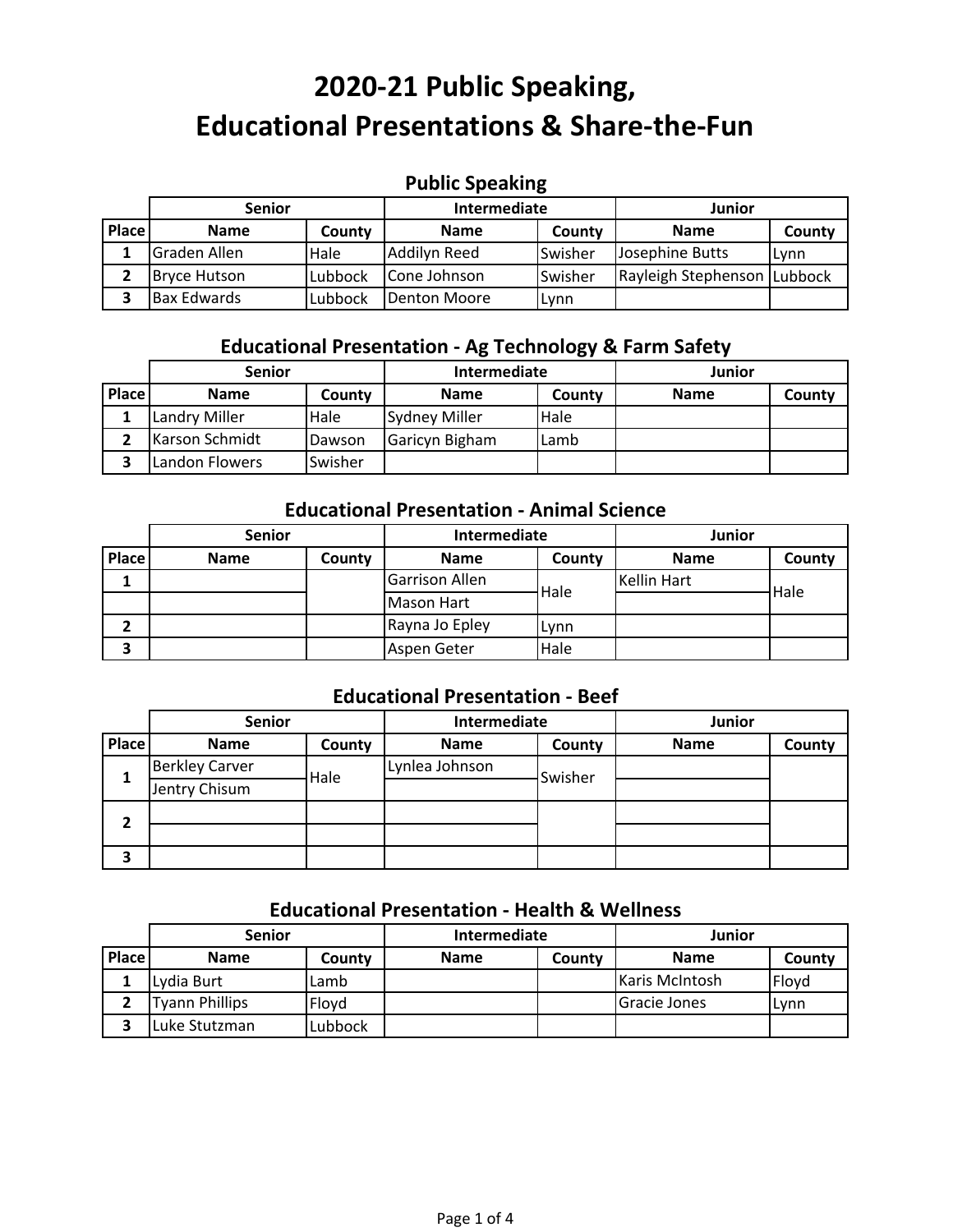### **Educational Presentation ‐ Horse**

|        | <b>Senior</b>      |        | Intermediate |        | <b>Junior</b> |        |
|--------|--------------------|--------|--------------|--------|---------------|--------|
| Place  | <b>Name</b>        | County | <b>Name</b>  | County | <b>Name</b>   | County |
|        | A J Kendrick       | Lamb   |              |        |               |        |
|        | <b>Tell Bagley</b> | Castro |              |        |               |        |
| ∍<br>э |                    |        |              |        |               |        |

#### **Educational Presentation ‐ Open**

|       | <b>Senior</b> |         | Intermediate        |         | <b>Junior</b> |        |
|-------|---------------|---------|---------------------|---------|---------------|--------|
| Place | <b>Name</b>   | County  | <b>Name</b>         | County  | <b>Name</b>   | County |
|       | Jacob Everitt | Lubbock | Stella Nelson       | Lubbock |               |        |
| ┻     |               |         | <b>Tucker Moore</b> |         |               |        |
| ▴     |               |         |                     |         |               |        |
| 3     |               |         |                     |         |               |        |

## **Educational Presentation ‐ Open: Agriculture and Natural Resources**

|              | <b>Senior</b>                              |         | Intermediate      |         | Junior          |        |
|--------------|--------------------------------------------|---------|-------------------|---------|-----------------|--------|
| <b>Place</b> | <b>Name</b>                                | County  | <b>Name</b>       | County  | <b>Name</b>     | County |
|              | Ashlynn Messer                             | Lubbock | Madison Chaloupka | Lubbock | Leland McDonald | Lynn   |
| 2            | Aaron Chaloupka<br>Brayson Beck<br>Lubbock |         |                   |         |                 |        |
|              | Michael Chaloupka                          |         | Kaden McDonald    | ∟vnn    |                 |        |
|              | Emily Hudnall                              | Crosby  |                   |         |                 |        |

## **Educational Presentation ‐ Open: Family & Consumer Sciences**

|       | <b>Senior</b>                    |        | Intermediate            |        | Junior              |        |
|-------|----------------------------------|--------|-------------------------|--------|---------------------|--------|
| Place | <b>Name</b>                      | County | <b>Name</b>             | County | <b>Name</b>         | County |
|       | Kennadi Hanlin<br>Claire Lostroh | ∟amb   | Charlotte Burt          | Lamb   |                     |        |
|       | <b>Brindle Harper</b>            | Lamb   | Tanner Lostroh          |        | <b>Lillian Burt</b> |        |
| 2     |                                  |        | Laney Scott             | Lynn   | <b>Piper Carr</b>   | Lamb   |
|       |                                  |        | <b>Mason Scott</b>      |        | Valaree Harper      |        |
| З     |                                  |        | <b>Brennen Meredith</b> | Lamb   |                     |        |

## **Educational Presentation ‐ Promote 4‐H**

|       | <b>Senior</b>         |        | Intermediate   |        | Junior              |         |
|-------|-----------------------|--------|----------------|--------|---------------------|---------|
| Place | <b>Name</b>           | County | <b>Name</b>    | County | <b>Name</b>         | County  |
|       | Lauren Callaway       |        | Lincoln Graham |        | <b>Grant Muller</b> | Lamb    |
| 1     | <b>Cooper Caswell</b> | Scurry |                | Lynn   |                     |         |
|       | <b>Connor Cook</b>    |        |                |        | Case Davis          | Hockley |
| 2     | Lainee Cook           | Lynn   |                |        |                     |         |
| 3     |                       |        |                |        |                     |         |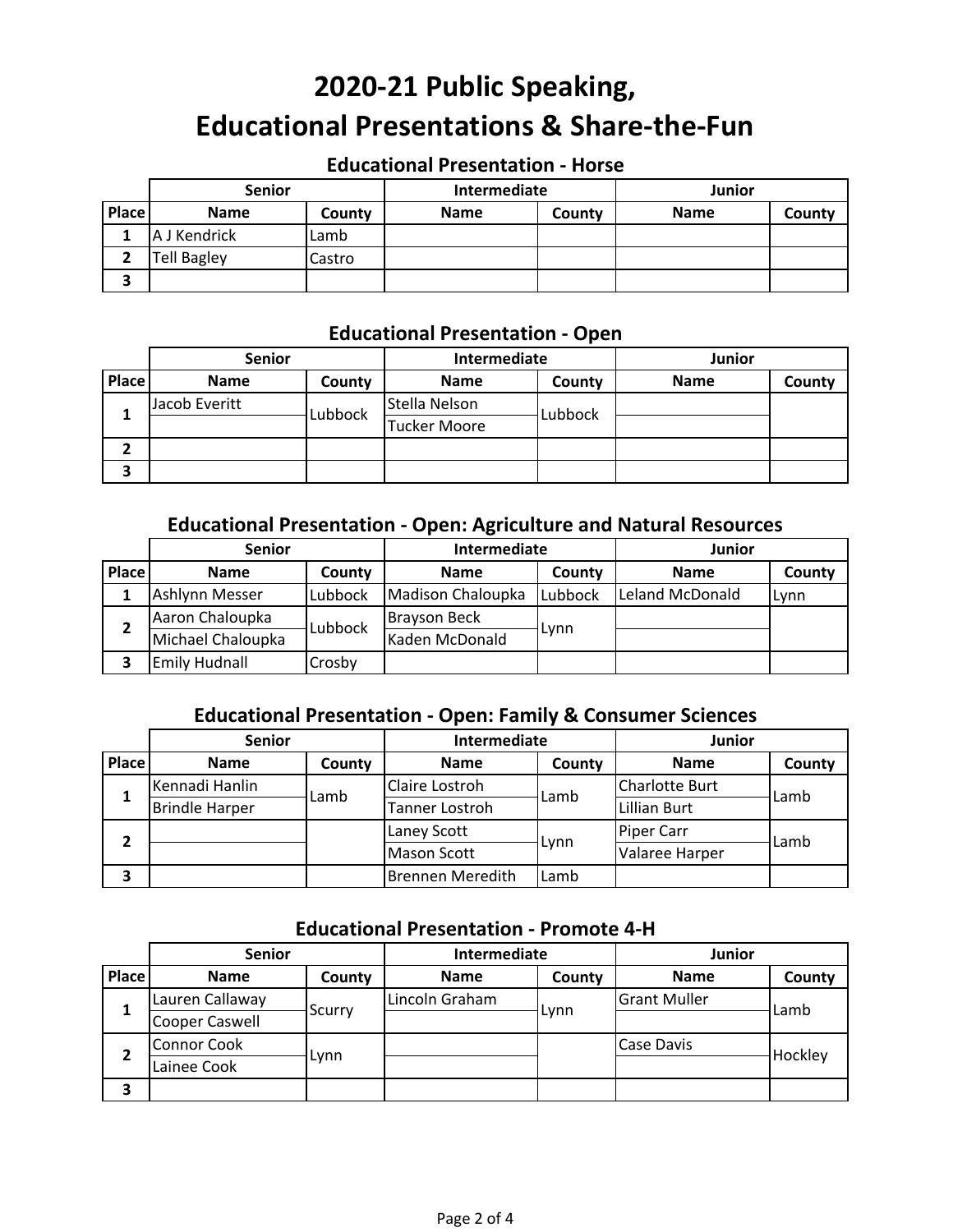## **Educational Presentation ‐ Safety & Injury Prevention**

|       | <b>Senior</b>         |         | Intermediate   |        | <b>Junior</b>      |         |
|-------|-----------------------|---------|----------------|--------|--------------------|---------|
| Place | <b>Name</b>           | County  | <b>Name</b>    | County | <b>Name</b>        | County  |
|       | Chambre Clawson       | Swisher | Kelton Schmidt | Dawson | Jett Irlbeck       | Lubbock |
| 1     | <b>Cutter Runnels</b> |         | Korbin Schmidt |        |                    |         |
| າ     |                       |         | Jaden Burt     | ∟amb   | <b>Wyatt Jones</b> | Lynn    |
|       |                       |         | Jeremy Burt    |        |                    |         |
| З     |                       |         |                |        |                    |         |

## **Share‐the‐Fun: Celebrate 4‐H**

|              | <b>Senior</b> |        | Intermediate |        | <b>Junior</b>      |        |
|--------------|---------------|--------|--------------|--------|--------------------|--------|
| <b>Place</b> | <b>Name</b>   | County | <b>Name</b>  | County | <b>Name</b>        | County |
| 1            |               |        |              |        | Gracie Jones       |        |
|              |               |        |              |        | <b>Wyatt Jones</b> | Lynn   |
| ר<br>▴       |               |        |              |        |                    |        |
| 3            |               |        |              |        |                    |        |

## **Share‐the‐Fun: Choreographed Routine**

|       | <b>Senior</b>  |        | Intermediate        |         | <b>Junior</b> |        |
|-------|----------------|--------|---------------------|---------|---------------|--------|
| Place | <b>Name</b>    | County | <b>Name</b>         | County  | <b>Name</b>   | County |
|       | Addee Williams | Scurry | <b>Reese Bading</b> | Lubbock |               |        |
| ◠     |                |        |                     |         |               |        |
| 3     |                |        |                     |         |               |        |

#### **Share‐the‐Fun: Dramady**

|       | <b>Senior</b> |        | Intermediate |        | <b>Junior</b>         |         |
|-------|---------------|--------|--------------|--------|-----------------------|---------|
| Place | <b>Name</b>   | County | <b>Name</b>  | County | <b>Name</b>           | County  |
|       |               |        |              |        | <b>Acarith Larkly</b> | Hale    |
|       |               |        |              |        | <b>Brix Edwards</b>   | Lubbock |
| 3     |               |        |              |        |                       |         |

#### **Share‐the‐Fun: Musical ‐ Instrument**

|       | <b>Senior</b>    |         | <b>Intermediate</b> |         | Junior         |        |
|-------|------------------|---------|---------------------|---------|----------------|--------|
| Place | <b>Name</b>      | County  | <b>Name</b>         | County  | <b>Name</b>    | County |
|       | Tirzah Larkly    | Hale    | Madison Chaloupka   | Lubbock | Evelynn Mathis | Hale   |
|       | Chloe Birkenfeld | Castro  | Rachel Walden       | Hale    |                |        |
|       | Ryan Holloway    | Lubbock | Garicyn Bigham      | Lamb    |                |        |